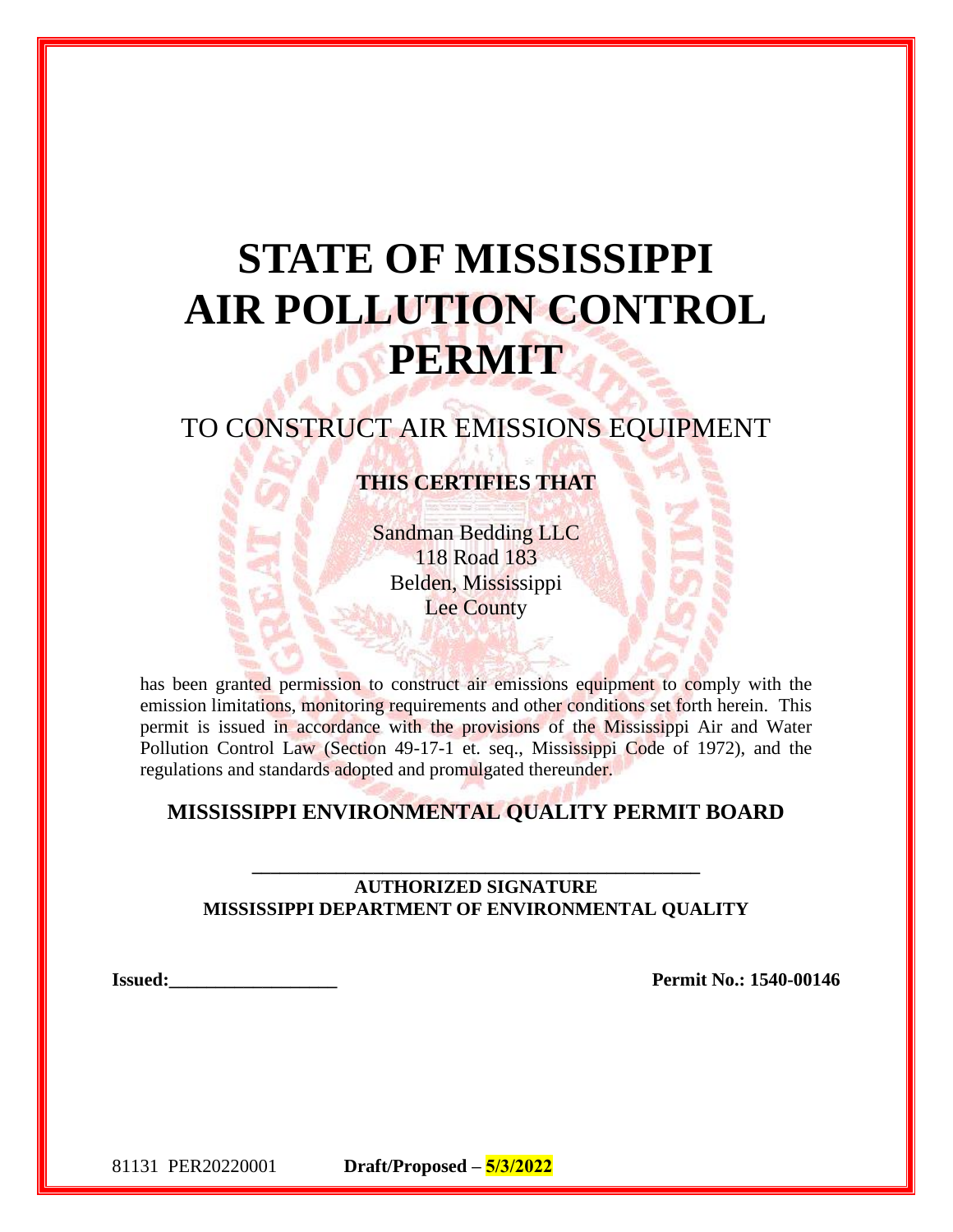#### **SECTION 1. GENERAL CONDITIONS**

- 1.1 This permit is for air pollution control purposes only. (Ref.: 11 Miss. Admin. Code Pt. 2, R. 2.1.D.)
- 1.1 Any activities not identified in the application are not authorized by this permit. (Ref.: Miss. Code Ann. 49-17-29(1)(b))
- 1.2 The knowing submittal of a permit application with false information may serve as the basis for the Permit Board to void the permit issued pursuant thereto or subject the applicant to penalties for operating without a valid permit pursuant to State Law.

(Ref.: 11 Miss. Admin. Code Pt. 2, R. 2.2.B(5).)

1.3 It is the responsibility of the applicant/permittee to obtain all other approvals, permits, clearances, easements, agreements, etc., which may be required including, but not limited to, all required local government zoning approvals or permits.

(Ref.: 11 Miss. Admin. Code Pt. 2, R. 2.1.D(6).)

1.4 The issuance of a permit does not release the permittee from liability for constructing or operating air emissions equipment in violation of any applicable statute, rule, or regulation of state or federal environmental authorities.

(Ref.: 11 Miss. Admin. Code Pt. 2, R. 2.2.B(7).)

1.5 It shall not be a defense for a permittee in an enforcement action that it would have been necessary to halt or reduce the permitted activity in order to maintain compliance with the conditions of the permit, unless halting or reducing activity would create an imminent and substantial endangerment threatening the public health and safety of the lives and property of the people of this state.

(Ref.: 11 Miss. Admin. Code Pt. 2, R. 2.2.B(15)(a).)

1.6 The permit and/or any part thereof may be modified, revoked, reopened, and reissued, or terminated for cause. Sufficient cause for a permit to be reopened shall exist when an air emissions stationary source becomes subject to Title V. The filing of a request by the permittee for a permit modification, revocation and reissuance, or termination, or of a notification of planned changes or anticipated noncompliance does not stay any permit condition.

(Ref.: 11 Miss. Admin. Code Pt. 2, R. 2.2.B(15)(b).)

- 1.7 The permit does not convey any property rights of any sort, or any exclusive privilege. (Ref.: 11 Miss. Admin. Code Pt. 2, R. 2.2.B(15)(c).)
- 1.8 The permittee shall furnish to the Department of Environmental Quality (DEQ) within a reasonable time any information the DEQ may request in writing to determine whether cause exists for modifying, revoking and reissuing, or terminating the permit or to
- 81131 PER20220001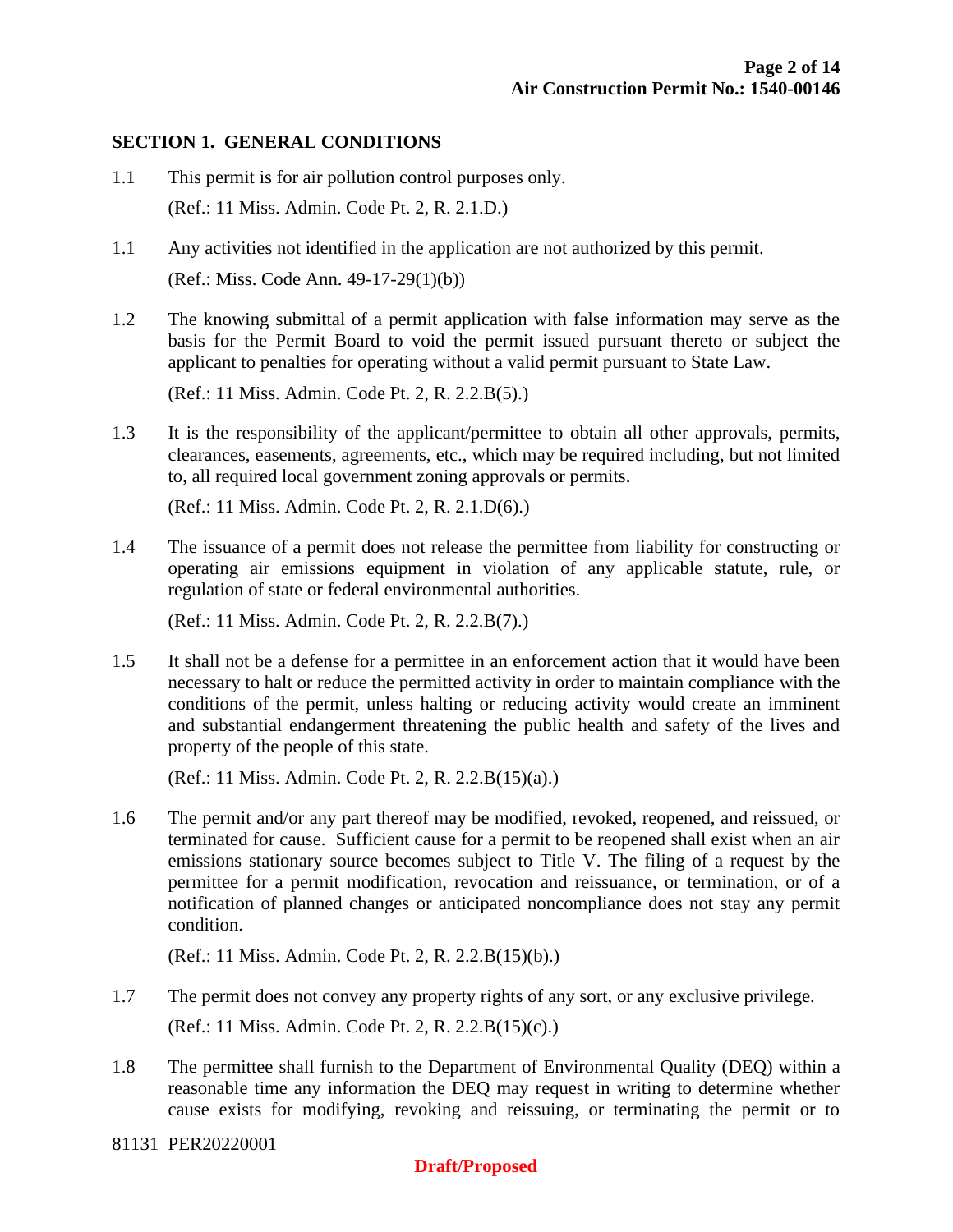determine compliance with the permit. Upon request, the permittee shall also furnish to the DEQ copies of records required to be kept by the permit or, for information claimed to be confidential, the permittee shall furnish such records to the DEQ along with a claim of confidentiality. The permittee may furnish such records directly to the Administrator along with a claim of confidentiality.

(Ref.: 11 Miss. Admin. Code Pt. 2, R. 2.2.B(15)(d).)

1.9 *Design and Construction Requirements:* The stationary source shall be designed and constructed so as to operate without causing a violation of an Applicable Rules and Regulations, without interfering with the attainment and maintenance of State and National Ambient Air Quality Standards, and such that the emission of air toxics does not result in an ambient concentration sufficient to adversely affect human health and wellbeing or unreasonably and adversely affect plant or animal life beyond the stationary source boundaries.

(Ref.: 11 Miss. Admin. Code Pt. 2, R. 2.5.A(1)-(3).)

1.10 The necessary facilities shall be constructed to prevent any wastes or other products or substances to be placed in a location where they are likely to cause pollution of the air or waters of the State without the proper environmental permits.

(Ref.: Miss. Code Ann. 49-17-29(1) and (2))

1.11 *Fugitive Dust Emissions from Construction Activities:* The construction of the stationary source shall be performed in such a manner so as to reduce fugitive dust emissions from construction activities to a minimum.

(Ref.: 11 Miss. Admin. Code Pt. 2, R. 2.5.A(4).)

- 1.12 *General Nuisances:* The permittee shall not cause, permit, or allow the emission of particles or any contaminants in sufficient amounts or of such duration from any process as to be injurious to humans, animals, plants, or property, or to be a public nuisance, or create a condition of air pollution.
	- (a) The permittee shall not cause or permit the handling, transporting, or storage of any material in a manner which allows or may allow unnecessary amounts of particulate matter to become airborne.
	- (b) When dust, fumes, gases, mist, odorous matter, vapors, or any combination thereof escape from a building or equipment in such a manner and amount as to cause a nuisance to property other than that from which it originated or to violate any other provision of 11 Miss. Admin. Code Pt. 2, Ch. 1, the Commission may order such corrected in a way that all air and gases or air and gasborne material leaving the building or equipment are controlled or removed prior to discharge to the open air.

(Ref.: 11 Miss. Admin. Code Pt. 2, R. 1.3.C.)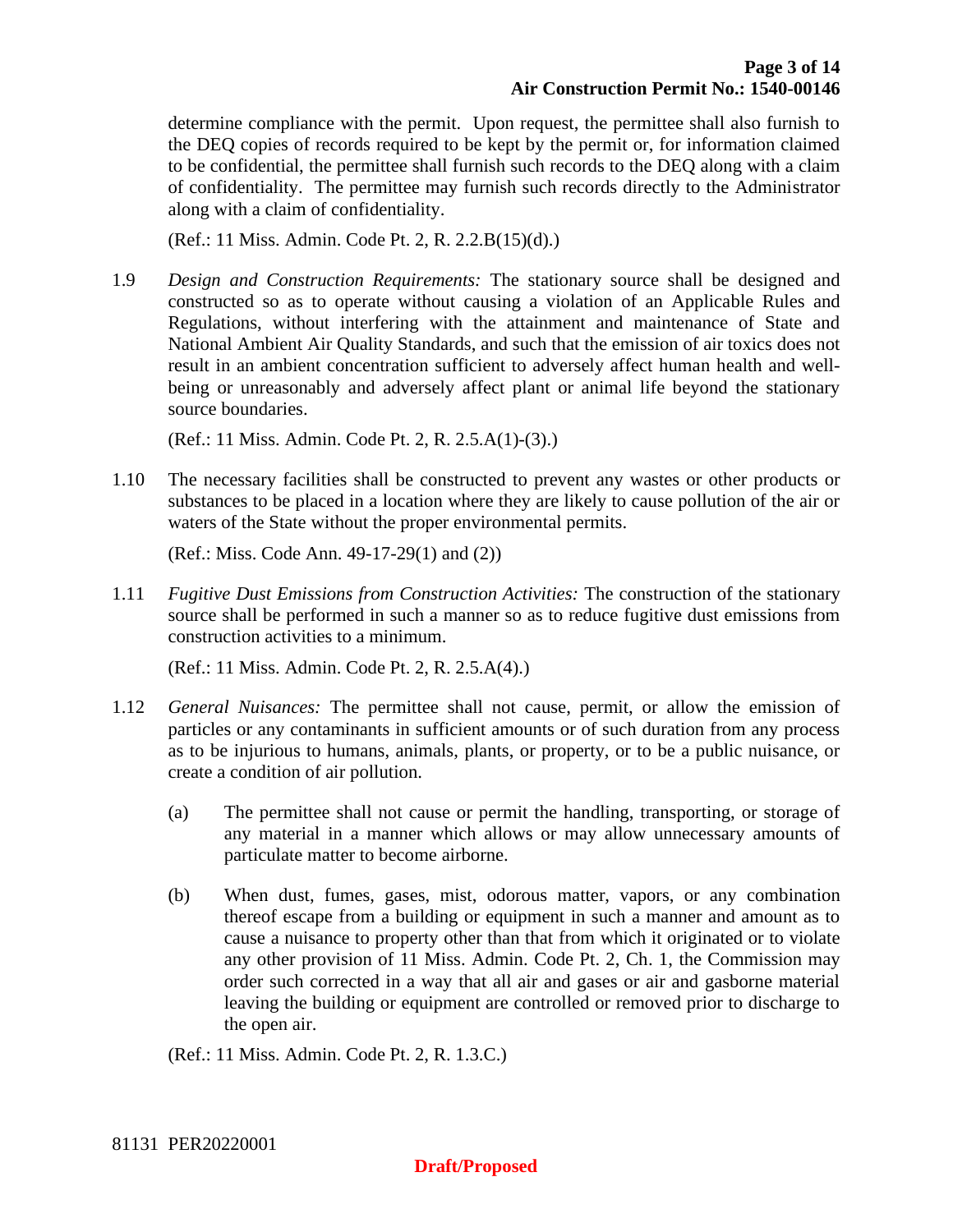- 1.13 *Right of Entry:* The permittee shall allow the Mississippi Department of Environmental Quality Office of Pollution Control and the Mississippi Environmental Quality Permit Board and/or their representatives upon presentation of credentials:
	- (a) To enter at reasonable times upon the permittee's premises where an air emission source is located or in which any records are required to be kept under the terms and conditions of this permit; and
	- (b) To have access to and copy any records required to be kept under the terms and conditions of this permit; to inspect any monitoring equipment or monitoring method required in this permit; and to sample any air contaminants or waste waters, fuel, process material, or other material which affects or may affect emission of air contaminants from any source.

(Ref.: Miss. Code Ann. 49-17-21)

- 1.14 *Permit Modification or Revocation:* After notice and opportunity for a hearing, the Permit Board may modify the permit or revoke it in whole or in part for good cause shown including, but not limited to:
	- (a) Persistent violation of any of the terms or conditions of this permit;
	- (b) Obtaining this permit by misrepresentation or failure to disclose fully all relevant facts; or
	- (c) A change in federal, state, or local laws or regulations that require either a temporary or permanent reduction or elimination of previously authorized air emission.

(Ref.: 11 Miss. Admin. Code Pt. 2, R. 2.2.C.)

1.15 *Public Record and Confidential Information:* Except for data determined to be confidential under the Mississippi Air & Water Pollution Control Law, all reports prepared in accordance with the terms of this permit shall be available for public inspection at the offices of the Mississippi Department of Environmental Quality, Office of Pollution Control.

(Ref.: Miss. Code Ann. 49-17-39)

1.16 *Permit Transfer:* This permit shall not be transferred except upon approval of the Permit Board.

(Ref.: 11 Miss. Admin. Code Pt. 2, R. 2.16.B.)

1.17 *Severability:* The provisions of this permit are severable. If any provision of the permit, or the application of any provision of the permit to any circumstances, is challenged or held invalid, the validity of the remaining permit provisions and/or portions thereof or their application to other persons or sets of circumstances, shall not be affected thereby.

(Ref.: 11 Miss. Admin. Code Pt. 2, R. 2.1.D(7).)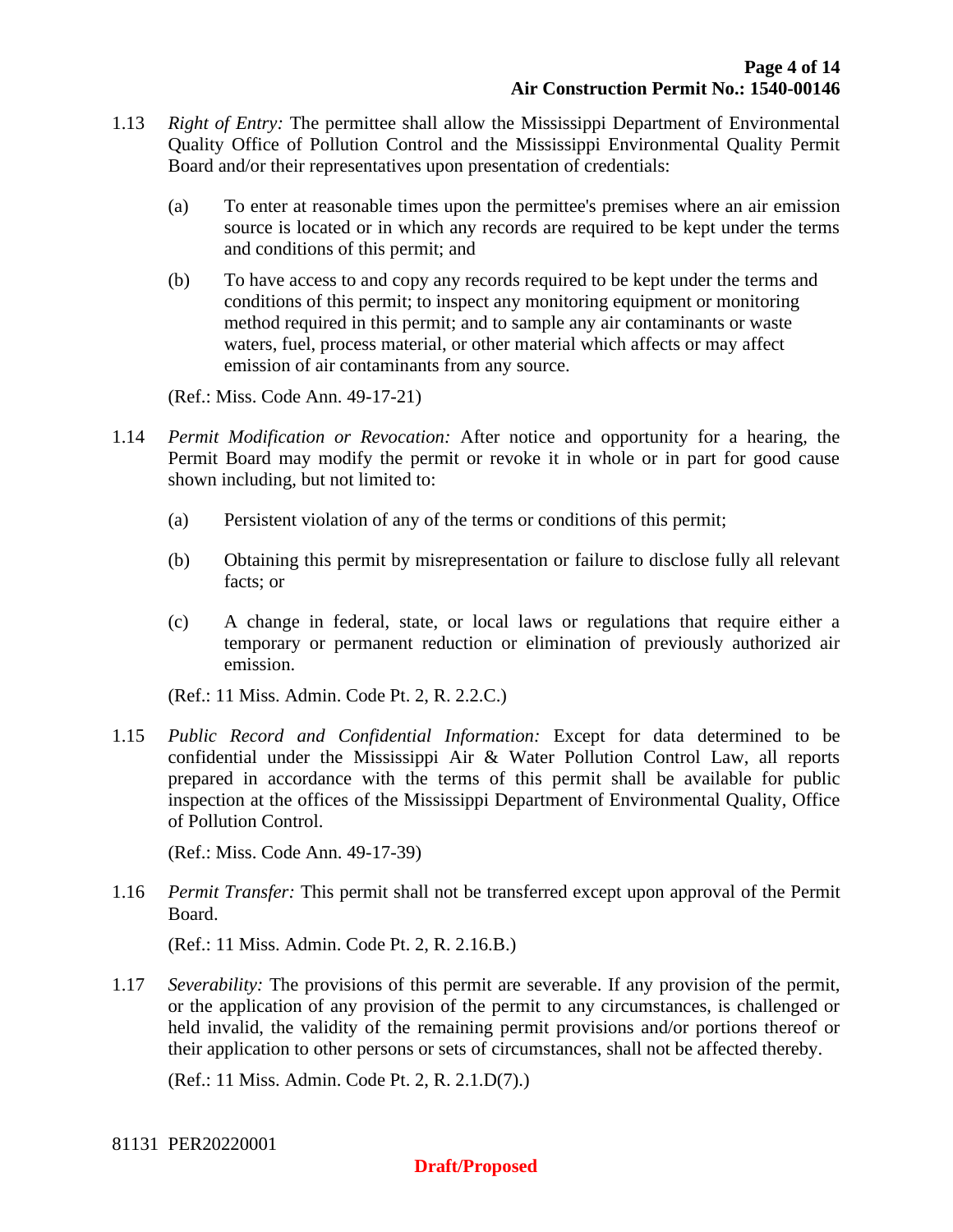1.18 *Permit Expiration:* The permit to construct will expire if construction does not begin within eighteen (18) months from the date of issuance, if construction is suspended for eighteen (18) months or more, or if construction is not completed within a reasonable time. The DEQ may extend the 18-month period upon a satisfactory showing that an extension is justified.

(Ref.: 11 Miss. Admin. Code Pt. 2, R. 2.5.C(1)., R. 2.5.C(4)., and R. 5.2.)

1.19 *Certification of Construction:* A new stationary source issued a Permit to Construct cannot begin operation until certification of construction by the permittee.

(Ref.: 11 Miss. Admin. Code Pt. 2, R. 2.5.D(3).)

1.20 *Beginning Operation:* After certification of construction by the permittee, the Permit to Construct shall be deemed to satisfy the requirement for a permit to operate until the date the application for issuance or modification of the Title V Permit or the application for issuance or modification of the State Permit to Operate, whichever is applicable, is due. This provision is not applicable to a source excluded from the requirement for a permit to operate as provided by 11 Miss. Admin. Code Pt. 2, R. 2.13.G.

(Ref.: 11 Miss. Admin. Code Pt. 2, R. 2.5.D(4).)

1.21 *Application for a Permit to Operate:* The application for issuance or modification of the State Permit to Operate or the Title V Permit, whichever is applicable, is due twelve (12) months after beginning operation or such earlier date or time as specified in the Permit to Construct. The Permit Board may specify an earlier date or time for submittal of the application. Beginning operation will be assumed to occur upon certification of construction, unless the permittee specifies differently in writing.

(Ref.: 11 Miss. Admin. Code Pt. 2, R. 2.5.D(5).)

1.22 *Operating Under a Permit to Construct:* Upon submittal of a timely and complete application for issuance or modification of a State Permit to Operate or a Title V Permit, whichever is applicable, the applicant may continue to operate under the terms and conditions of the Permit to Construct and in compliance with the submitted application until the Permit Board issues, modifies, or denies the Permit to Operate.

(Ref.: 11 Miss. Admin. Code Pt. 2, R. 2.5.D(6).)

- 1.23 Except as otherwise specified herein, the permittee shall be subject to the following provisions with respect to upsets, startups, and shutdowns.
	- (a) Upsets (as defined in 11 Miss. Admin. Code Pt. 2, R. 1.2.)
		- (1) For an upset, the Commission may pursue an enforcement action for noncompliance with an emission standard or other requirement of an applicable rule, regulation, or permit. In determining whether to pursue enforcement action, and/or the appropriate enforcement action to take, the Commission may consider whether the source has demonstrated through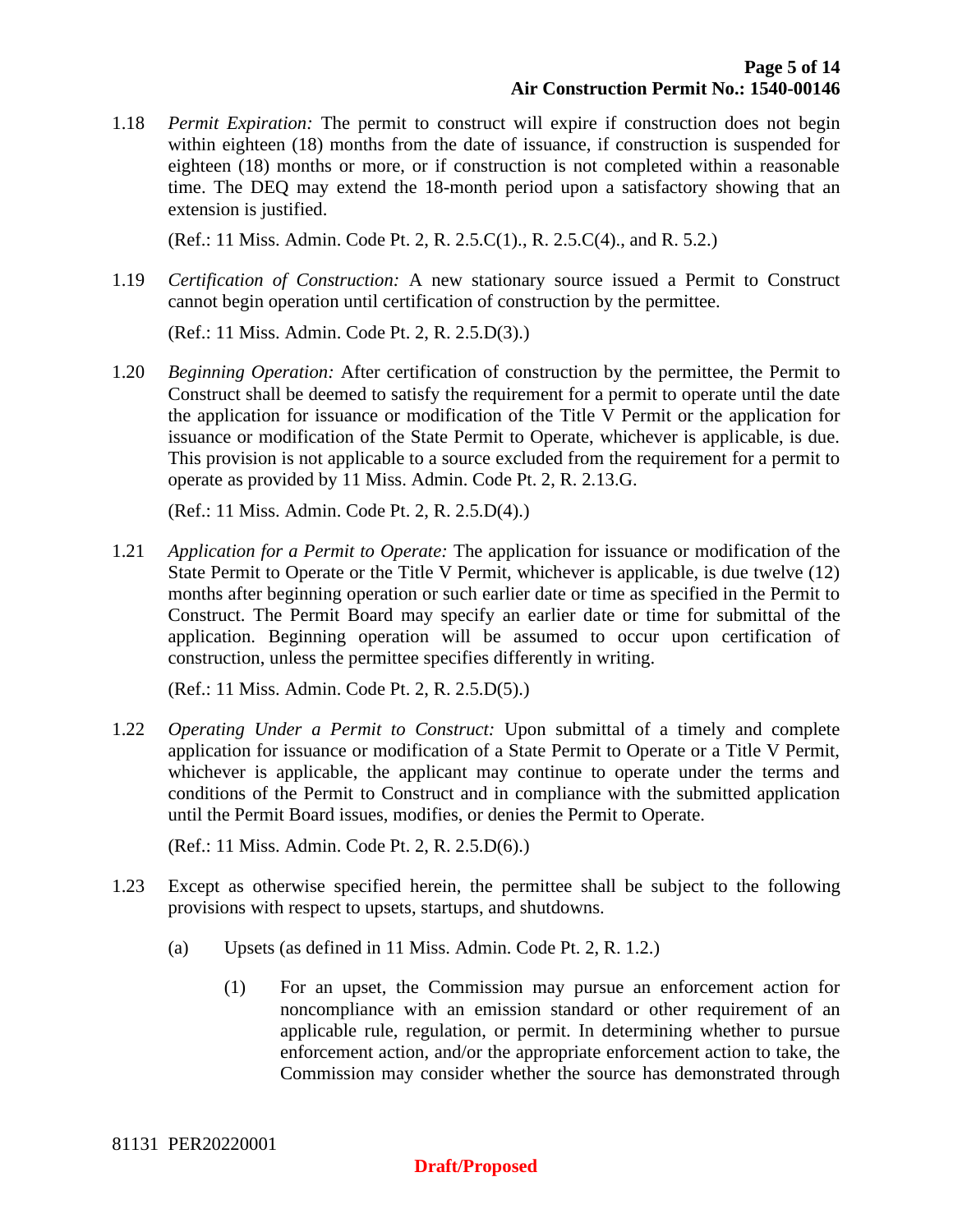properly signed contemporaneous operating logs or other relevant evidence the following:

- (i) An upset occurred and that the source can identify the cause(s) of the upset;
- (ii) The source was at the time being properly operated;
- (iii) During the upset the source took all reasonable steps to minimize levels of emissions that exceeded the emission standard or other requirement of an applicable rule, regulation, or permit;
- (iv) That within five (5) working days of the time the upset began, the source submitted a written report to the Department describing the upset, the steps taken to mitigate excess emissions or any other noncompliance, and the corrective actions taken and;
- (v) That as soon as practicable but no later than 24 hours of becoming aware of an upset that caused an immediate adverse impact to human health or the environment beyond the source boundary or caused a general nuisance to the public, the source provided notification to the Department.
- (2) In any enforcement proceeding by the Commission, the source seeking to establish the occurrence of an upset has the burden of proof.
- (3) This provision is in addition to any upset provision contained in any applicable requirement.
- (4) These upset provisions apply only to enforcement actions by the Commission and are not intended to prohibit EPA or third party enforcement actions.
- (b) Startups and Shutdowns (as defined in 11 Miss. Admin. Code Pt. 2, R. 1.2.)
	- (1) Startups and shutdowns are part of normal source operation. Emission limitations apply during startups and shutdowns unless source specific emission limitations or work practice standards for startups and shutdowns are defined by an applicable rule, regulation, or permit.
	- (2) Where the source is unable to comply with existing emission limitations established under the State Implementation Plan (SIP) and defined in 11 Mississippi Administrative Code, Part 2, Chapter 1, the Department will consider establishing source specific emission limitations or work practice standards for startups and shutdowns. Source specific emission limitations or work practice standards established for startups and shutdowns are subject to the requirements prescribed in 11 Miss. Admin. Code Pt. 2, R.  $1.10.B(2)$ (a) through (e).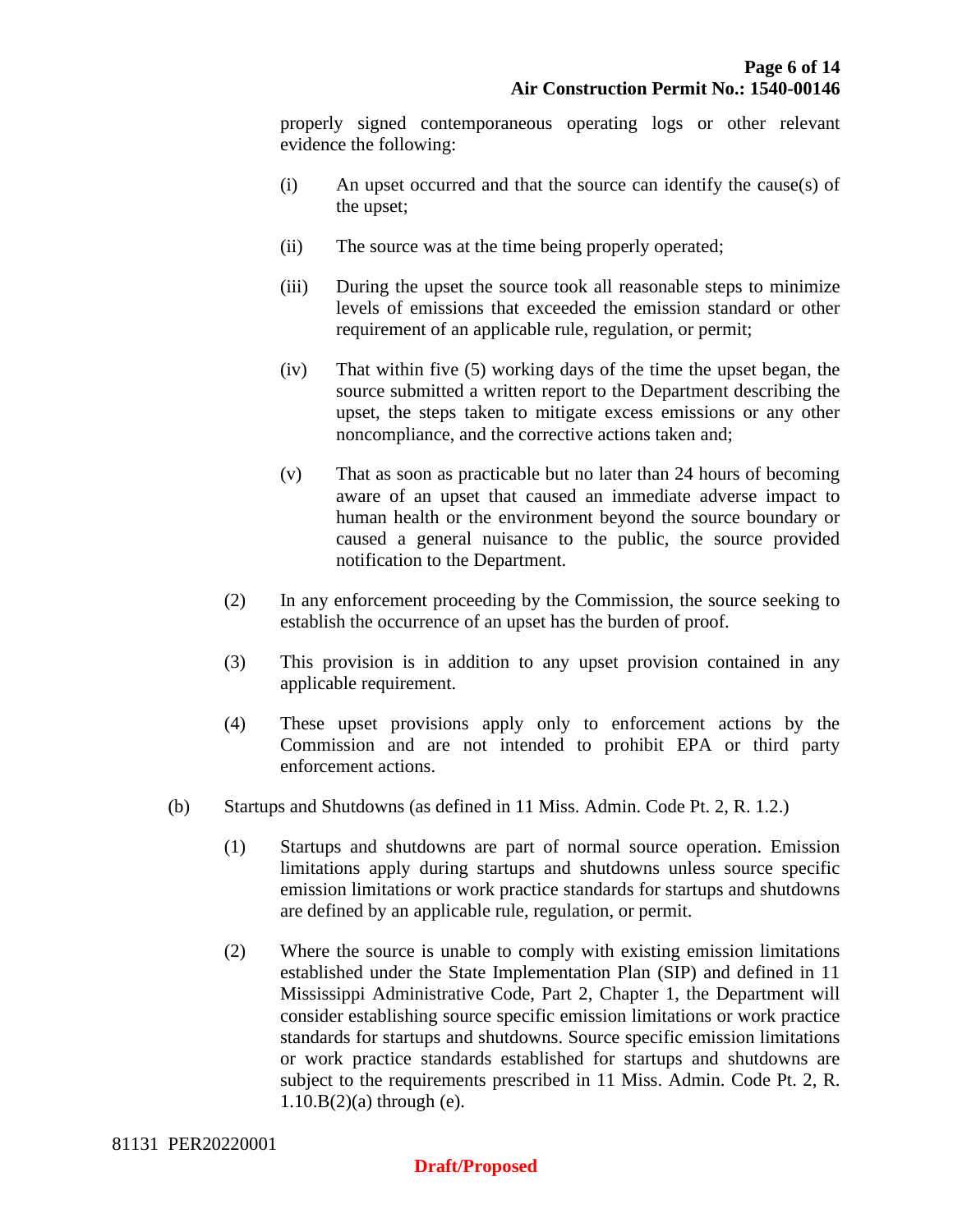(3) Where an upset, as defined in 11 Miss. Admin. Code Pt. 2, R. 1.2.,occurs during startup or shutdown, see the upset requirements above.

(Ref.: 11 Miss. Admin. Code Pt. 2, R. 1.10.)

1.24 *General Duty:* All air emission equipment shall be operated as efficiently as possible to provide the maximum reduction of air contaminants.

(Ref.: 11 Miss. Admin. Code Pt. 2, R. 2.2.B(10).)

- 1.25 *Compliance Testing:* Regarding compliance testing:
	- (a) The results of any emissions sampling and analysis shall be expressed both in units consistent with the standards set forth in any Applicable Rules and Regulations or this permit and in units of mass per time.
	- (b) Compliance testing will be performed at the expense of the permittee.
	- (c) Each emission sampling and analysis report shall include but not be limited to the following:
		- (1) detailed description of testing procedures;
		- (2) sample calculation(s);
		- (3) results; and
		- (4) comparison of results to all Applicable Rules and Regulations and to emission limitations in the permit.

(Ref.: 11 Miss. Admin. Code Pt. 2, R. 2.6.B(3), (4), and (6).)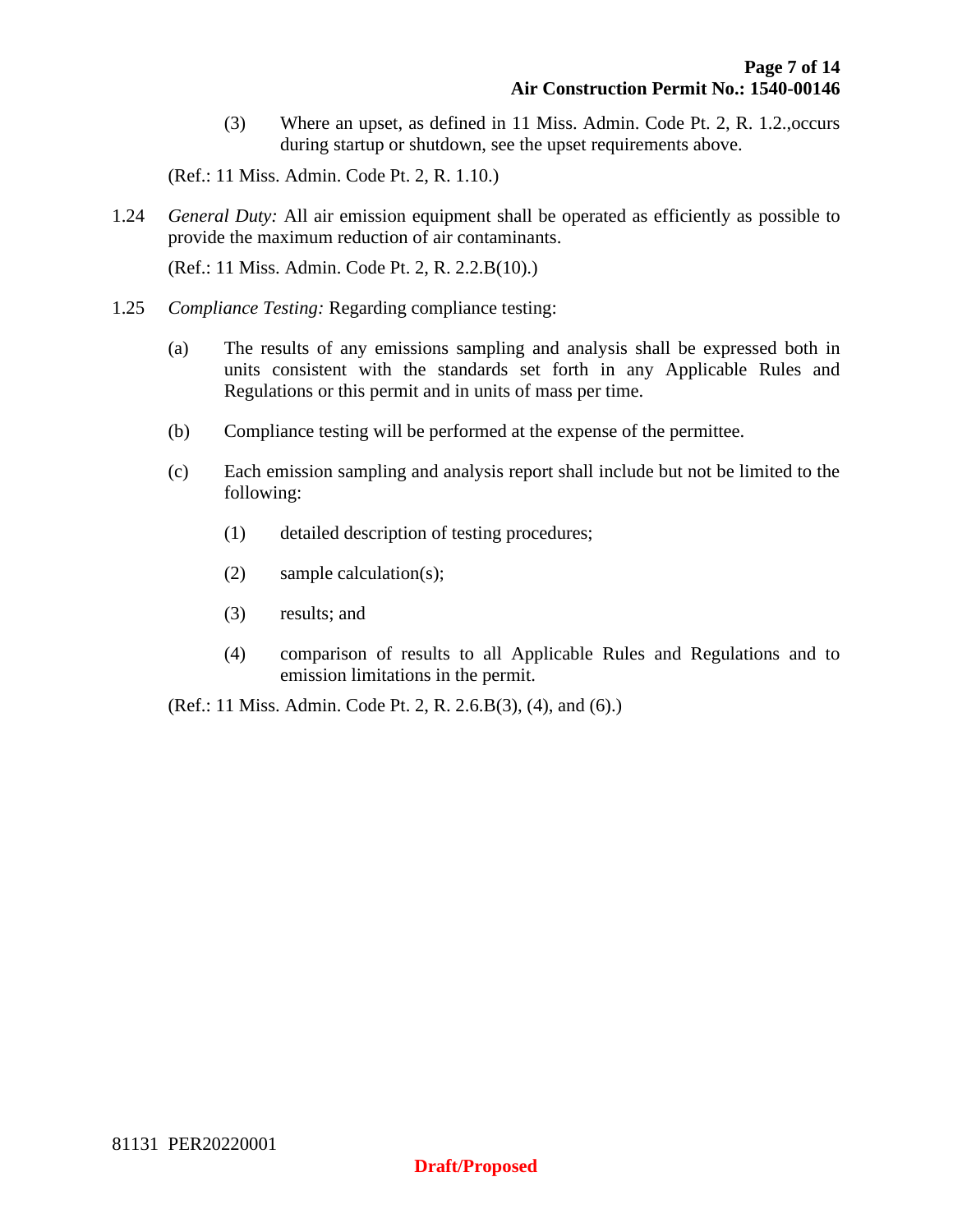#### **SECTION 2. EMISSION POINT DESCRIPTION**

The permittee is authorized to construct and operate, upon certification of construction, air emissions equipment, as described in the following table.

| <b>Emission</b><br><b>Point</b> | <b>Description</b>                          |  |
|---------------------------------|---------------------------------------------|--|
| $AA-001$                        | Foam Molding Line                           |  |
| $AA-002$                        | Automatic Bedding Line – Gluing Operations  |  |
| $AA-003$                        | Automatic Bedding Line – Cutting Operations |  |
| $AA-004$                        | 0.2 MMBtu/hr Natural Gas-Fired Heater #1    |  |
| $AA-005$                        | 0.6 MMBtu/hr Natural Gas-Fired Heater #2    |  |
| AA-006                          | 0.6 MMBtu/hr Natural Gas-Fired Heater #3    |  |
| $AA-007$                        | 0.6 MMBtu/hr Natural Gas-Fired Heater #4    |  |
| $AA-008$                        | Foam Molding Line Parts Cleaning            |  |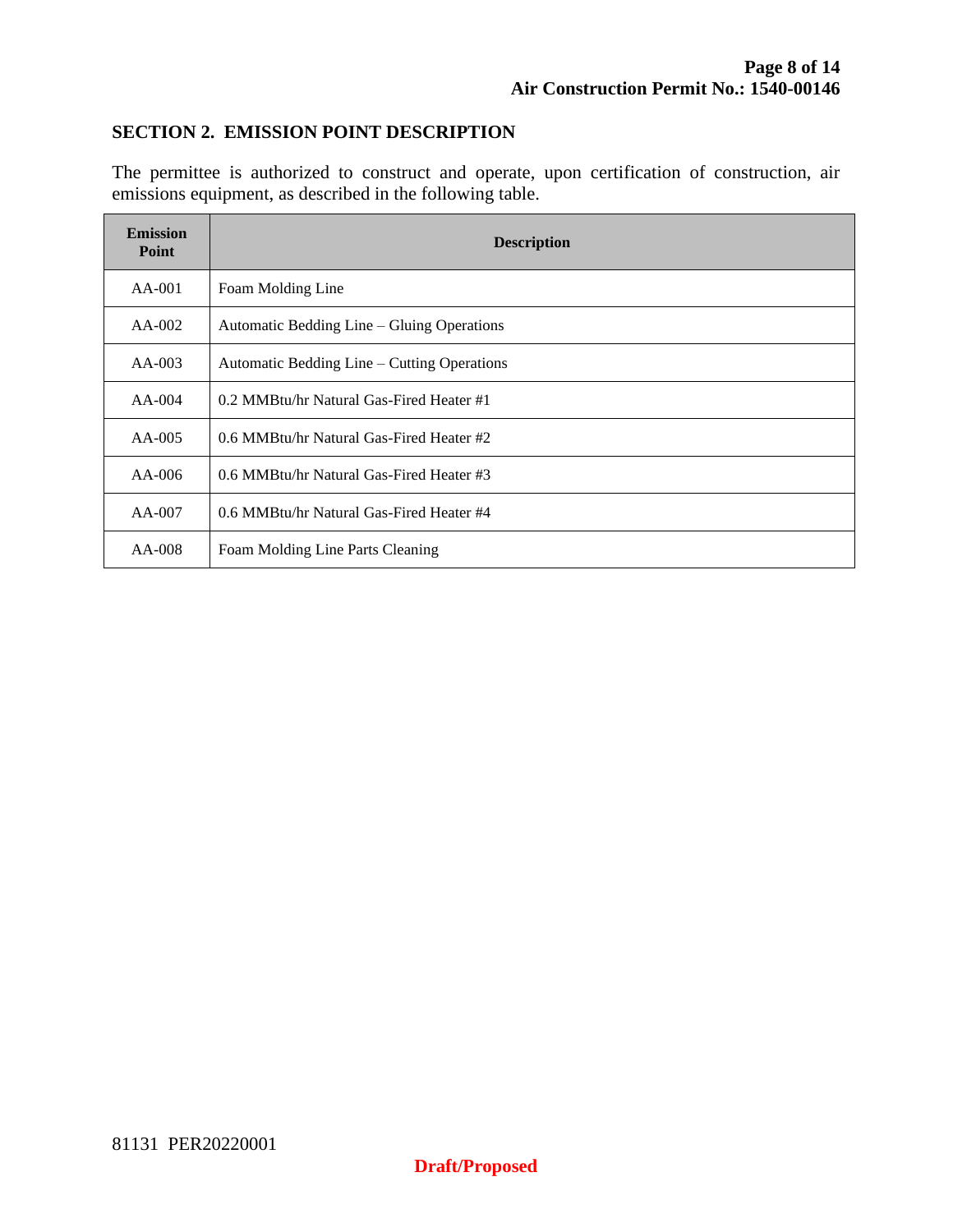| <b>Emission</b><br>Point                     | <b>Applicable Requirement</b>                                                                                                                                                                                                             | <b>Condition</b><br>Number(s) | Pollutant/<br><b>Parameter</b>                | <b>Limitation/Standard</b>       |
|----------------------------------------------|-------------------------------------------------------------------------------------------------------------------------------------------------------------------------------------------------------------------------------------------|-------------------------------|-----------------------------------------------|----------------------------------|
| Facility<br>Wide                             | 11 Miss. Admin. Code Pt. 2, R.<br>1.3.A.                                                                                                                                                                                                  | 3.1                           | Opacity                                       | 40%                              |
|                                              | 11 Miss. Admin. Code Pt. 2, R.<br>1.3.B.                                                                                                                                                                                                  | 3.2                           | Opacity                                       | <b>Equivalent Opacity</b>        |
|                                              | 11 Miss. Admin. Code Pt. 2, R.<br>2.2.B(10).                                                                                                                                                                                              | 3.3                           | Fuel<br>Requirement                           | Shall combust only natural gas   |
|                                              | 40 CFR 63, Subpart OOOOOO<br>National Emission Standards for<br>Hazardous Air Pollutants for<br>Flexible Polyurethane Foam<br>Fabrication and Fabrication Area<br>Sources<br>40 CFR $63.11414(a)(2)$ , (b)(2), and<br>(d), Subpart OOOOOO | 3.4                           | $HAP -$<br>Methylene<br>Chloride              | Applicability                    |
|                                              | 40 CFR 63.11416(a), (c), and (e),<br>Subpart OOOOOO                                                                                                                                                                                       | 3.5                           |                                               | Shall not use methylene chloride |
| $AA-004$<br>$AA-005$<br>$AA-006$<br>$AA-007$ | 11 Miss. Admin. Code Pt. 2. R.<br>1.3.D(1)(a)                                                                                                                                                                                             | 3.6                           | Particulate<br>Matter<br>(filterable<br>only) | 0.6 lbs/MMBtu                    |

#### **SECTION 3. EMISSION LIMITATIONS AND STANDARDS**

3.1 Except as otherwise specified or limited herein, the permittee shall not cause, permit, or allow the emission of smoke from a point source into the open air from any manufacturing, industrial, commercial, or waste disposal process which exceeds forty (40) percent opacity. Startup operations may produce emissions which exceed 40% opacity for up to fifteen (15) minutes per startup in any one hour and not to exceed three (3) startups per stack in any twenty-four (24) hour period.

(Ref.: 11 Miss. Admin. Code Pt. 2, R. 1.3.A.)

3.2 Except as otherwise specified or limited herein, the permittee shall not cause, allow, or permit the discharge into the ambient air from any point source or emissions, any air contaminant of such opacity as to obscure an observer's view to a degree in excess of 40% opacity, equivalent to that provided in Condition 3.1. This shall not apply to vision obscuration caused by uncombined water droplets.

(Ref.: 11 Miss. Admin. Code Pt. 2, R. 1.3.B.)

3.3 The permittee shall only combust natural gas in all combustion units operating at the facility.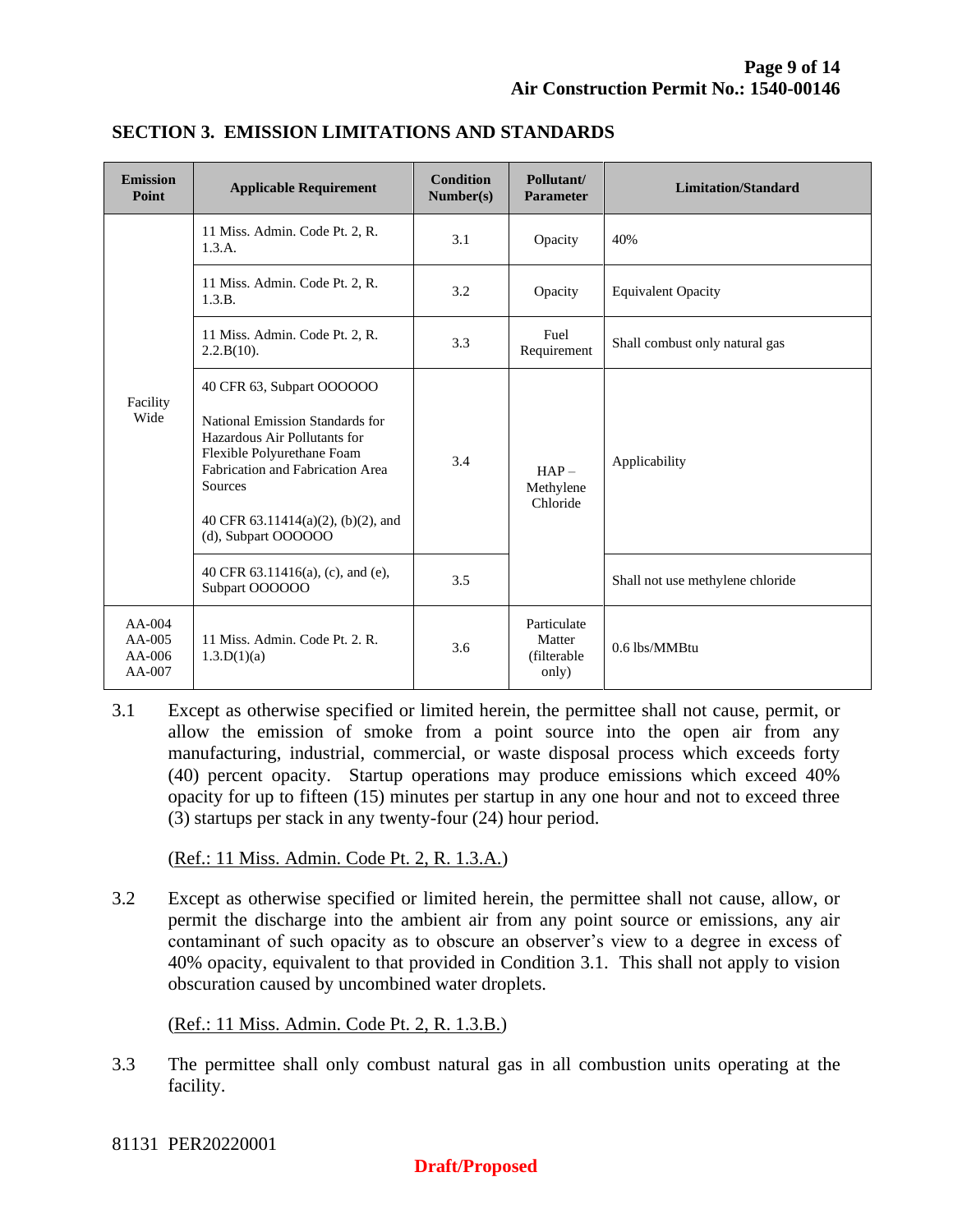(Ref.: 11 Miss. Admin. Code Pt. 2, R. 2.2.B(10).)

3.4 For the entire facility, the permittee is subject to and shall comply with all applicable requirements of National Emission Standards for Hazardous Air Pollutants for Flexible Polyurethane Foam Fabrication and Fabrication Area Sources (40 CFR 63, Subpart OOOOOO). The permittee shall be in compliance with all applicable requirements upon startup.

(Ref.: 40 CFR 63.11414(a)(2), (b)(2), and (d), and 63.11415(d) Subpart OOOOOO)

- 3.5 For the entire facility, the permittee:
	- (a) Shall not use any material containing methylene chloride as an equipment cleaner to flush the mix head or use a material containing methylene chloride elsewhere as an equipment cleaner in a molded flexible polyurethane foam process, and
	- (b) Shall not use a mold release agent containing methylene chloride in a molded flexible polyurethane foam process, and
	- (c) Shall not use any adhesive containing methylene chloride in a flexible polyurethane foam fabrication process.

(Ref.: 40 CFR 63.11516(a), (c), and (e), Subpart OOOOOO)

3.6 For Emission Points AA-004, AA-005, AA-006, and AA-007, the permittee shall not have emissions of ash and/or particulate matter from fossil fuel burning installations of less than 10 MMBtu/hr that exceeds 0.6 lbs/MMBtu heat input.

(Ref.: 11 Miss. Admin. Code Pt. 2, R. 1.3.D(1)(a).)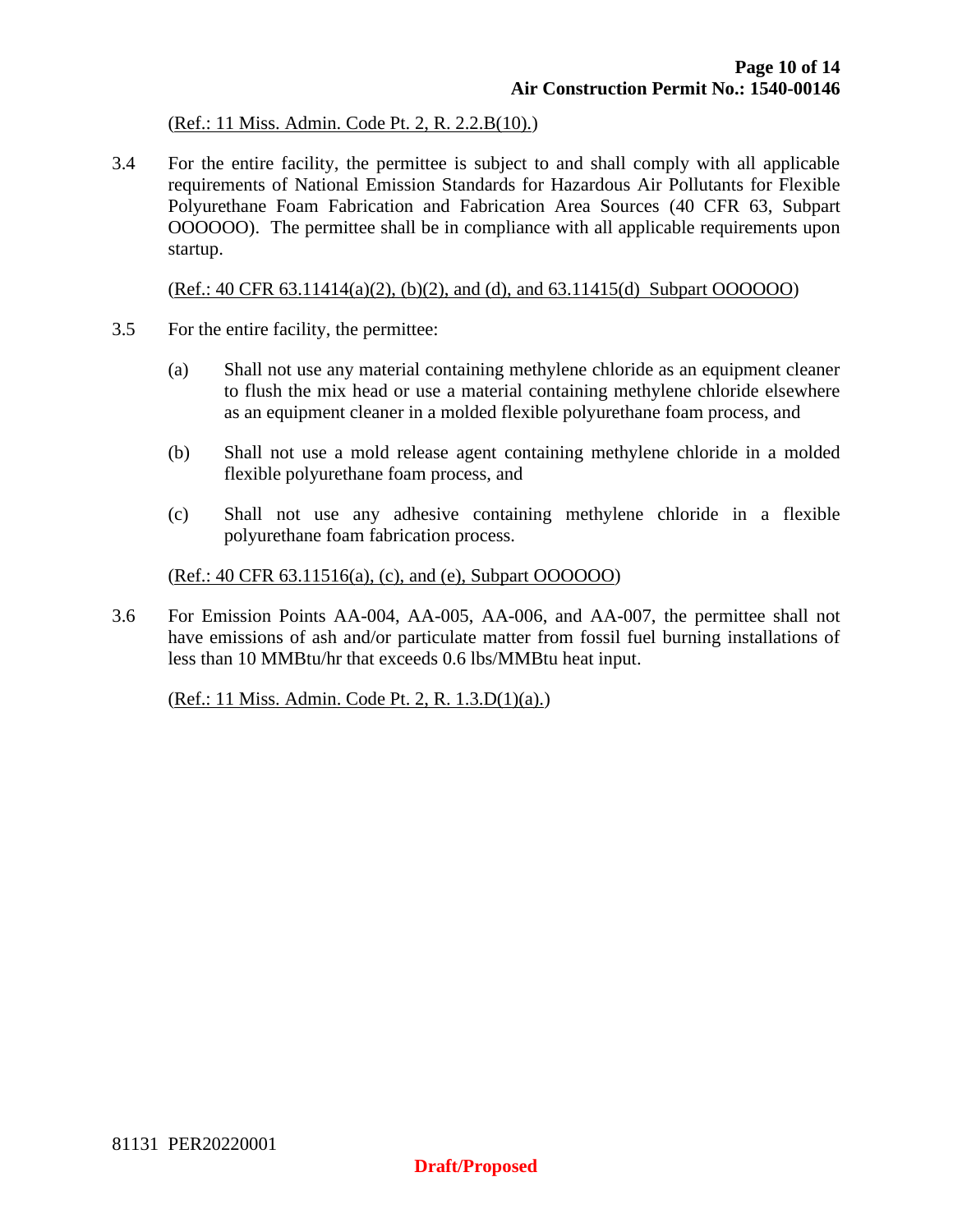### **SECTION 4. WORK PRACTICES**

| <b>Emission</b><br>Point                       | <b>Applicable Requirement</b> | <b>Condition</b><br>Number(s) | <b>Work Practice</b> |  |
|------------------------------------------------|-------------------------------|-------------------------------|----------------------|--|
| This Section Has Been Left Intentionally Blank |                               |                               |                      |  |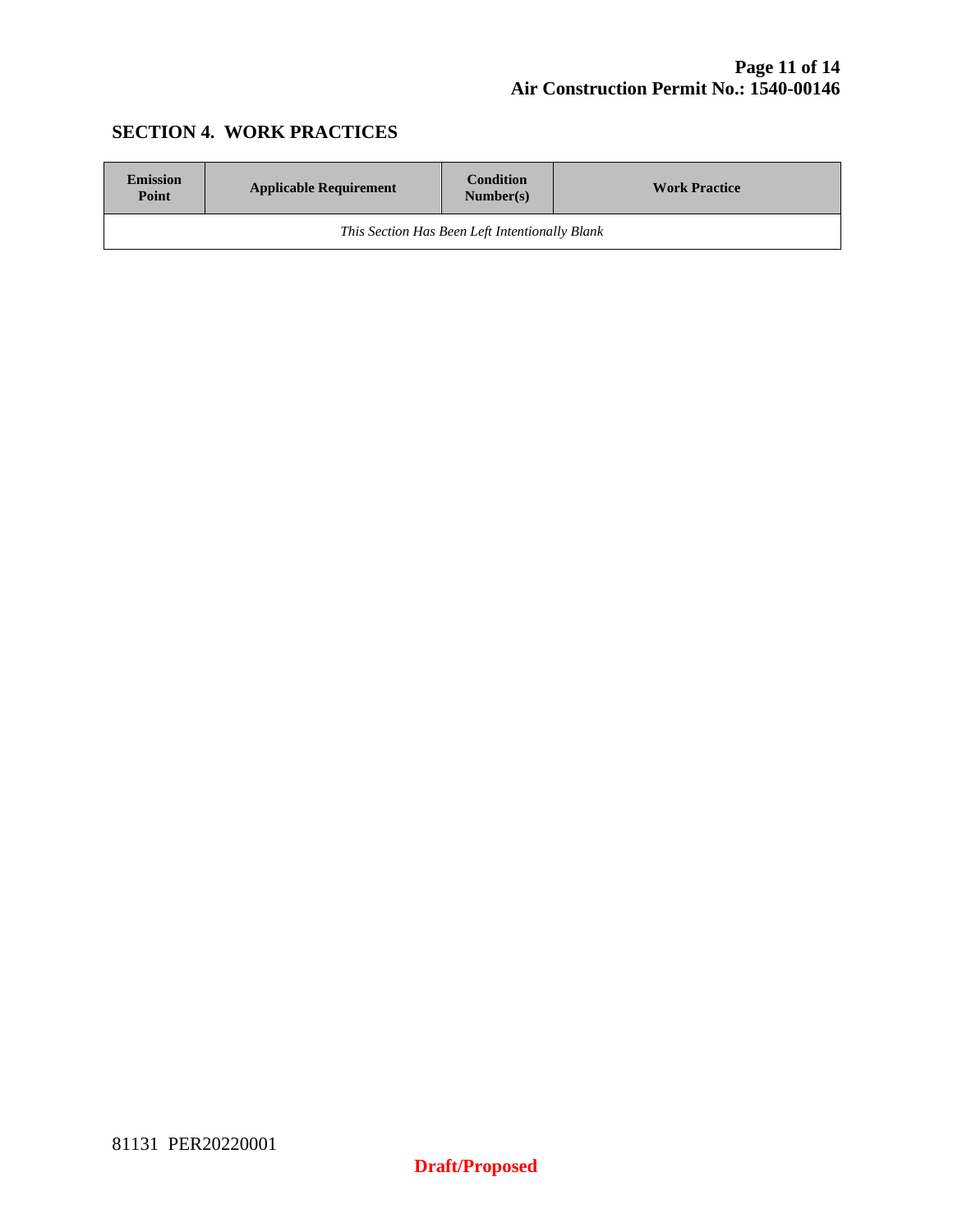| <b>Emission</b><br>Point | <b>Applicable Requirement</b>                          | <b>Condition</b><br>Number(s) | Pollutant/<br><b>Parameter</b> | <b>Monitoring/Recordkeeping</b><br><b>Requirement</b> |
|--------------------------|--------------------------------------------------------|-------------------------------|--------------------------------|-------------------------------------------------------|
| Facility-<br>Wide        | 11 Miss. Admin. Code Pt. 2, R. 2.9.                    | 5.1                           | Recordkeeping                  | Maintain records for a minimum of 5<br>years.         |
|                          | 40 CFR 63.11416(f), Subpart<br>000000                  | 5.2                           |                                | Maintain chemical usage records                       |
|                          | 40 CFR 63.11417(a), (c)(1), and<br>(d), Subpart OOOOOO | 5.3                           |                                | Maintain signed compliance<br>certification           |

#### **SECTION 5. MONITORING AND RECORDKEEPING REQUIREMENTS**

5.1 The permittee shall retain all required records, monitoring data, supporting information and reports for a period of at least five (5) years from the date of the monitoring sample, measurement, report, or application. Support information includes, but is not limited to, all calibration and maintenance records, all original strip-chart recordings or other data for continuous monitoring instrumentation, and copies of all reports required by this permit. Copies of such records shall be submitted to DEQ as required by Applicable Rules and Regulations or this permit upon request.

(Ref.: 11 Miss. Admin. Code Pt. 2, R. 2.9.)

5.2 For the entire facility, the permittee shall demonstrate compliance Condition 3.6 by maintaining adhesive usage records, material safety data sheets, and engineering calculations.

(Ref.: 40 CFR 63.11416(f), Subpart OOOOOO)

- 5.3 The permittee shall maintain a compliance certification on file starting the date the facility certifies construction. This certification shall contain the following statements and shall be signed by a responsible official
	- (a) "This facility does not use any equipment cleaner to flush the mixhead which contains methylene chloride, or any other equipment cleaner containing methylene chloride in a molded flexible polyurethane foam process in accordance with Condition 3.5(a)"
	- (b) "This facility does not use any mold release agent containing methylene chloride in a molded flexible polyurethane foam process in accordance with Condition  $3.5(b)$ "
	- (c) "This facility does not use any adhesive containing methylene chloride on a loop slitter process in accordance with Condition 3.5(c)"

The permittee may demonstrate compliance with the requirements above by using adhesive usage records, Material Safety Data Sheets, and engineering calculations.

The permittee shall maintain these records for five (5) years in accordance with Condition 5.1. The facility shall keep the two (2) most recent years on site while the remaining three (3) years may be maintained off site.

(Ref.: 40 CFR 63.11417(a), (c)(1), (d), and (f), Subpart OOOOOO)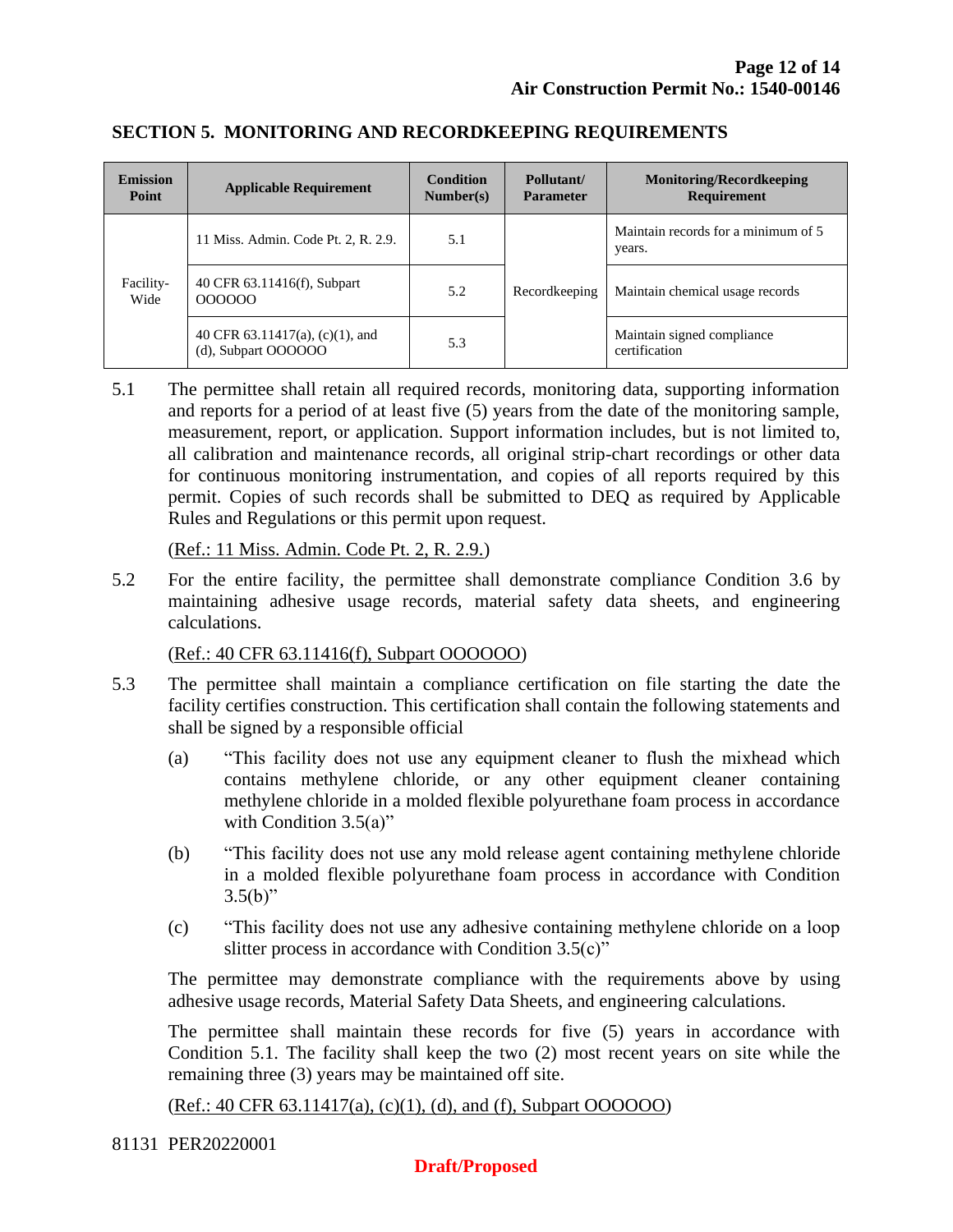| <b>Emission</b><br>Point | <b>Applicable Requirement</b>             | <b>Condition</b><br>Number(s) | <b>Reporting Requirement</b>                                                    |  |
|--------------------------|-------------------------------------------|-------------------------------|---------------------------------------------------------------------------------|--|
| Facility-<br>Wide        | 11 Miss. Admin. Code Pt. 2, R. 2.2.B(11). | 6.1                           | All documents submitted to DEO shall be certified by a<br>Responsible Official. |  |
|                          | 11 Miss. Admin. Code Pt. 2, R. 2.5.C(2).  | 6.2                           | Submit Commencement of Construction                                             |  |
|                          | 11 Miss. Admin. Code Pt. 2, R, 2.5.C(3).  | 6.3                           | Submit notice of no construction for an 18 month period                         |  |
|                          | 11 Miss. Admin. Code Pt. 2, R. 2.2.B(11). | 6.4                           | Submit Certification of Construction                                            |  |
|                          |                                           | 6.5                           | <b>Submit Startup Notifications</b>                                             |  |
|                          | 40 CFR 63.11417(b), Subpart OOOOOO        | 6.6                           | Submit Notification of Compliance                                               |  |

#### **SECTION 6. REPORTING REQUIREMENTS**

6.1. For the entire facility, any document required by this permit to be submitted to the DEQ shall contain a certification signed by a responsible official stating that, based on information and belief formed after reasonable inquiry, the statements and information in the document are true, accurate and complete.

(Ref.: 11 Miss. Admin. Code Pt. 2, R. 2.2.B(11).)

6.2. The permittee shall notify DEQ in writing within fifteen (15) days of beginning actual construction that construction has begun.

(Ref.: 11 Miss. Admin. Code Pt2. 2, R. 2.5.C(2).)

6.3. The permittee shall notify DEQ in writing when construction does not begin within eighteen (18) months of coverage issuance or if construction is suspended for eighteen (18) months or more. If the permittee does not commence construction within eighteen (18) months of coverage issuance or construction is suspended for eighteen (18) months, coverage expires unless the permittee submits an extension of construction request to DEQ. Upon receipt, this request extends the construction period for one additional eighteen (18) month period.

(Ref.: 11 Miss. Admin. Code Pt. 2, R. 2.5.C(3).)

6.4. The permittee shall submit a Certification of Construction and shall not begin operation until the Certification of Construction is submitted DEQ.

(Ref.: 11 Miss. Admin. Code Pt. 2, R. 2.2.B(11).)

6.5. The permittee shall notify DEQ in writing within fifteen (15) days of startup of a new facility or new equipment that is part of a modification of an existing facility. The